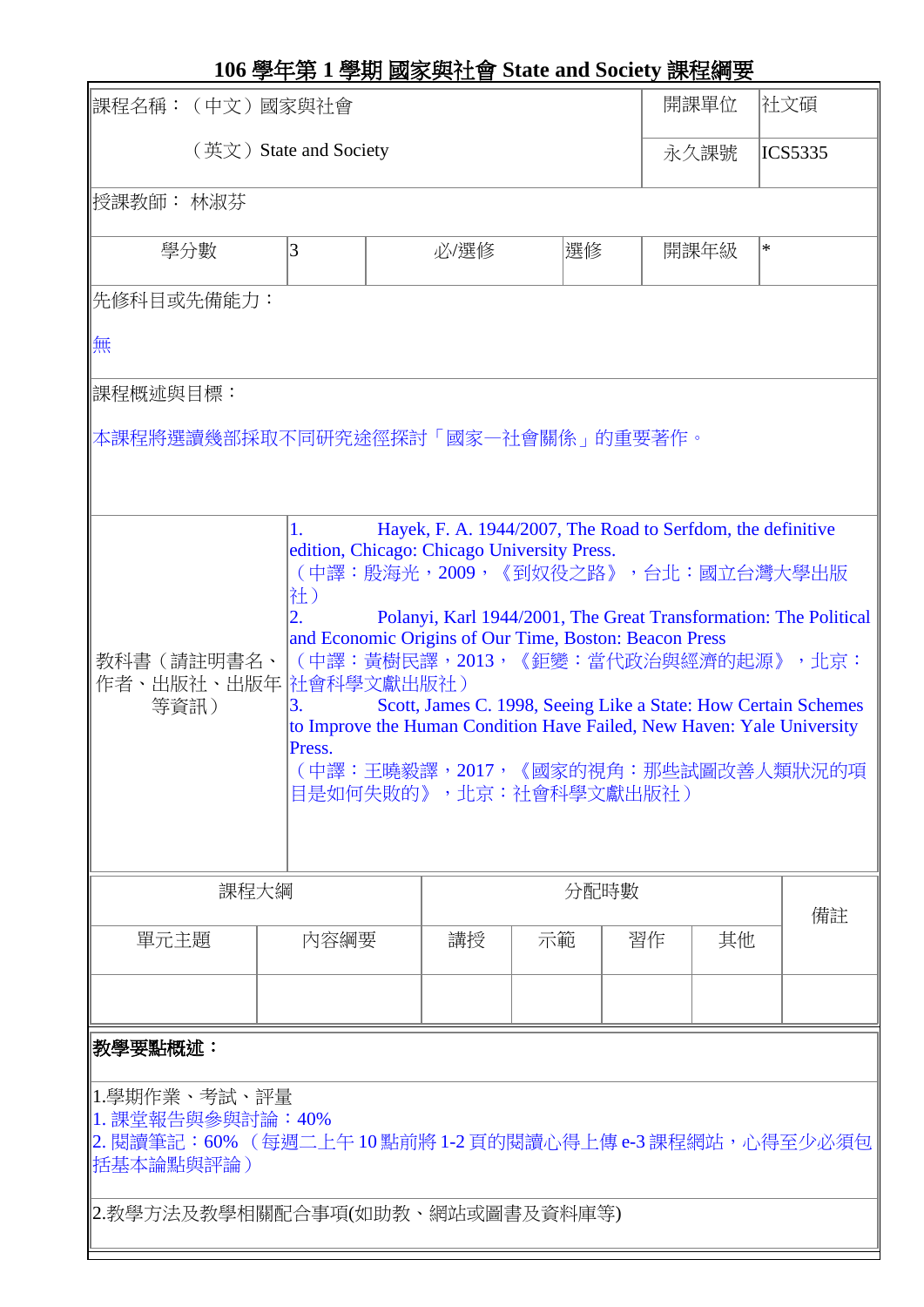| 師生晤談            |      | 排定時間  |                      | 地點 | 連絡方式                  |  |  |  |  |
|-----------------|------|-------|----------------------|----|-----------------------|--|--|--|--|
|                 |      | 請事先約定 |                      |    | atopia.2003@gmail.com |  |  |  |  |
| 每週進度表           |      |       |                      |    |                       |  |  |  |  |
| 週次              | 上課日期 |       | 課程進度、內容、主題           |    |                       |  |  |  |  |
| $\mathbf{1}$    |      | 9/12  | 課程介紹                 |    |                       |  |  |  |  |
| $\overline{2}$  |      | 9/19  | 《到奴役之路》 I 導論、第 1-5 章 |    |                       |  |  |  |  |
| $\overline{3}$  |      | 9/26  | 《到奴役之路》II 第 6-10章    |    |                       |  |  |  |  |
| $\overline{4}$  |      | 10/3  | 《到奴役之路》III 第11章-結論   |    |                       |  |  |  |  |
| 5               |      | 10/10 | 國慶日休假                |    |                       |  |  |  |  |
| $6\phantom{1}6$ |      | 10/17 | 《鉅變》 I 導論、第 1-2 章    |    |                       |  |  |  |  |
| $\overline{7}$  |      | 10/24 | 《鉅變》II 第 3-6章        |    |                       |  |  |  |  |
| 8               |      | 10/31 | 《鉅變》III 第 7-10 章     |    |                       |  |  |  |  |
| 9               |      | 11/7  | 《鉅變》IV 第11-14章       |    |                       |  |  |  |  |
| 10              |      | 11/14 | 《鉅變》V 第15-18章        |    |                       |  |  |  |  |
| 11              |      | 11/21 | 《鉅變》VI 第 19-21 章     |    |                       |  |  |  |  |
| 12              |      | 11/28 | 《國家的視角》 I 第 1-2 章    |    |                       |  |  |  |  |
| 13              |      | 12/5  | 《國家的視角》II 第 3-5 章    |    |                       |  |  |  |  |
| 14              |      | 12/12 | 《國家的視角》III 第 6-8 章   |    |                       |  |  |  |  |
| 15              |      | 12/19 | 《國家的視角》IV 第 9-10章    |    |                       |  |  |  |  |
| 16              |      | 12/26 | 個案討論 I               |    |                       |  |  |  |  |
| 17              |      | 1/2   | 個案討論 II              |    |                       |  |  |  |  |
| 18              |      | 1/9   | 綜合討論                 |    |                       |  |  |  |  |
|                 |      |       |                      |    |                       |  |  |  |  |